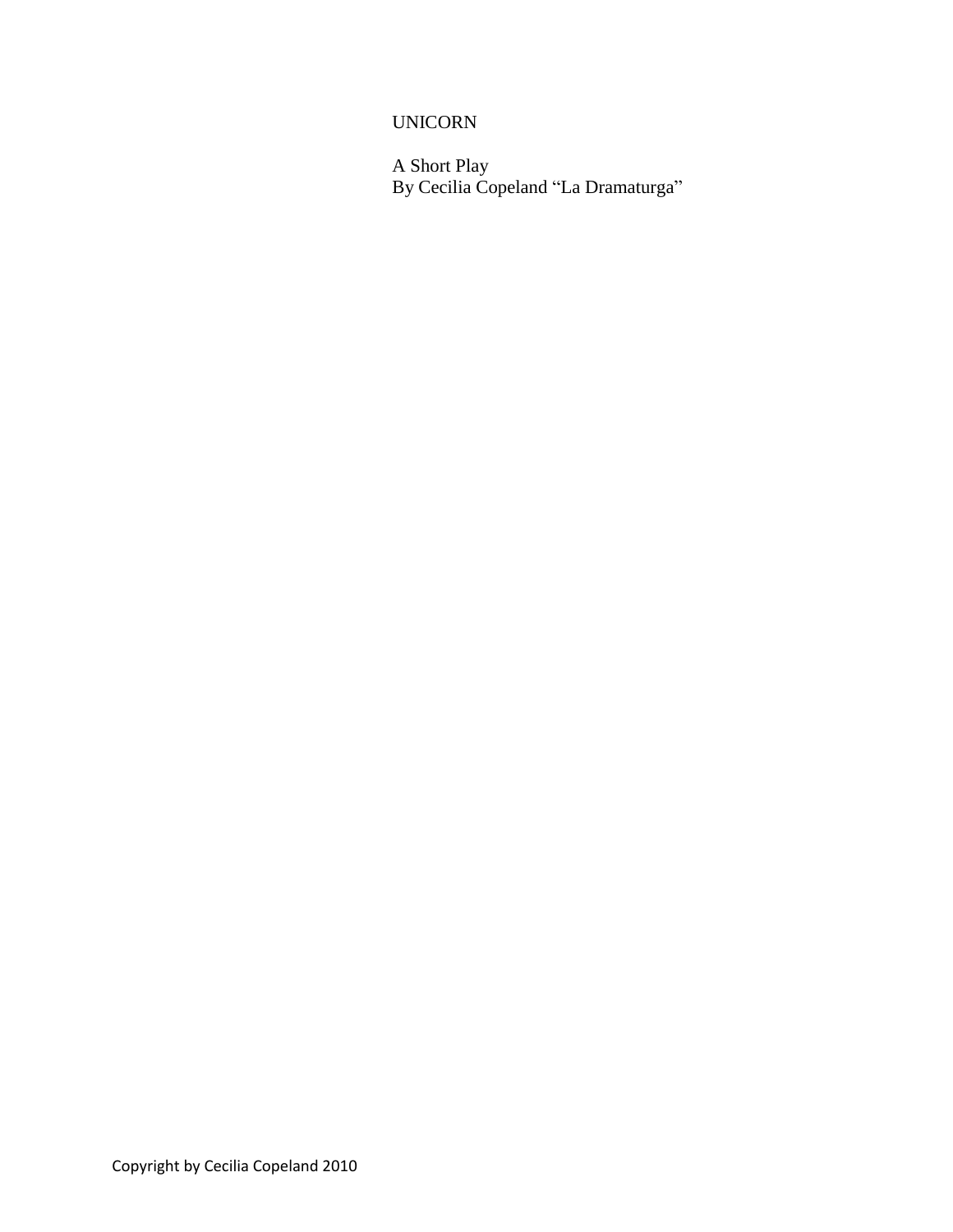FATHER **DAUGHTER MOTHER** 

SCENE 1:

FATHER and DAUGHTER are sitting in chairs facing the audience. The chairs are set up to indicate that FATHER is driving and DAUGHTER is in the back seat. When FATHER speaks to DAUGHTER he does so using the "rearview mirror".

### FATHER

I don't like Jenny. Jenny is a snotty little bitch. Yes, I said bitch. Jenny prances around and plays dress up all day. She doesn't think of anyone else's feelings. She isn't a nice person. She's selfish. Jenny is stuck up, and she has an ugly face. Her face is always in a nasty scowl. She thinks she's better than everybody else. My daughter wouldn't act like that. Are you listening to me?... Hello?... God you're callus. You know what callus means? You what a callus is? It's a place that has been rubbed and rubbed until the skin is thick and it's numb. You are numb. Nothing gets in does it?... You don't feel anything do you?... What do you have to say for yourself? Say something… You are no better than anyone else on this planet you understand me! No better… Say something. What's the matter with you? SPEAK!

### DAUGHTER

What do you want me to say?

### FATHER

Just acknowledge me. Acknowledge that you even hear what I'm saying to you. It's like you just tune out. Earth to Jennifer. Earth to Jennifer. What do you have to say for yourself?... You are going to answer me before you get out of this car. You might be able to get away with murder at your mother's house, but not with me. Don't stonewall me. I can read your face like a book. I can see in your eyes exactly what you think. You're a terrible liar. You can't keep anything secret… You didn't want to write that letter just because you are lazy. Your grandmother is not gonna live forever, and you can't take five minutes and write her a goddamn letter? What the hell is wrong with you?... You flipped the page back on that notebook, you flipped it like you were some kind of queen and I was making you do something loathsome by writing to your grandmother. Jenny acts like that, not my daughter. Jenny can't take a few minutes to write a letter to her grandmother for her birthday. You are turning into your mother more and more by the minute.

### FATHER stops the car.